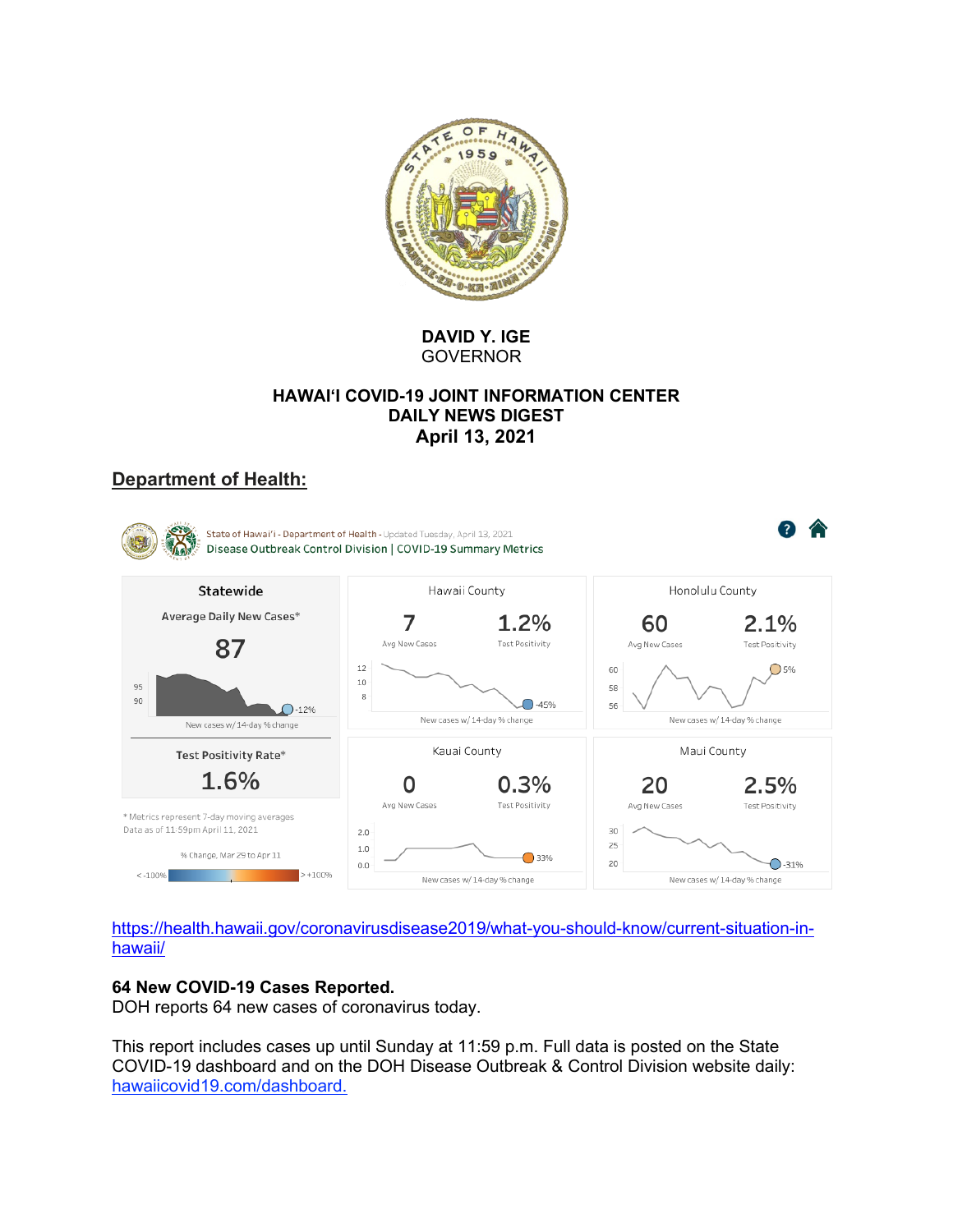| <b>Island of Diagnosis</b>              | <b>New</b><br>Cases | <b>Reported since</b><br>2/28/2020<br>(including new cases) |
|-----------------------------------------|---------------------|-------------------------------------------------------------|
| O'ahu                                   | 39                  | 23,836                                                      |
| Hawai'i                                 | 6                   | 2,589                                                       |
| Maui                                    | 18                  | 3,148                                                       |
| Kaua'i                                  | 0                   | 199                                                         |
| Moloka'i                                | ი                   | 34                                                          |
| Lāna'i                                  |                     | 111                                                         |
| HI residents diagnosed outside of<br>HI |                     | 992                                                         |
| <b>Total Cases</b>                      | 64                  | 30,909+                                                     |
| <b>Deaths</b>                           |                     | 471                                                         |

## **Hawai'i COVID-19 Counts as of 11:59 p.m. April 11, 2021**

*Hospitalizations as of 8:30 a.m., April 9, 2021: Hawai'i-3, Maui-14, O'ahu-30, Kaua'i-0*

*+ As a result of updated information, one case on the island of Hawaiʻi was removed from the counts.*

### **Daily and Weekly Preliminary Vaccine Administration Updates**



Daily COVID-19 Vaccine Administation Update, Hawaii 2021 Updated Tuesday, April 13, 2021 (updated daily except Weekends and Holidays)

Cumulative Doses Administered\*



▲ 19,199 from 4/12

\*Reflects preliminary reports of doses administered as of Monday, April 12, 2021 \*\*Includes Federal Doses. See Vaccine Dashboard for Complete Breakdov

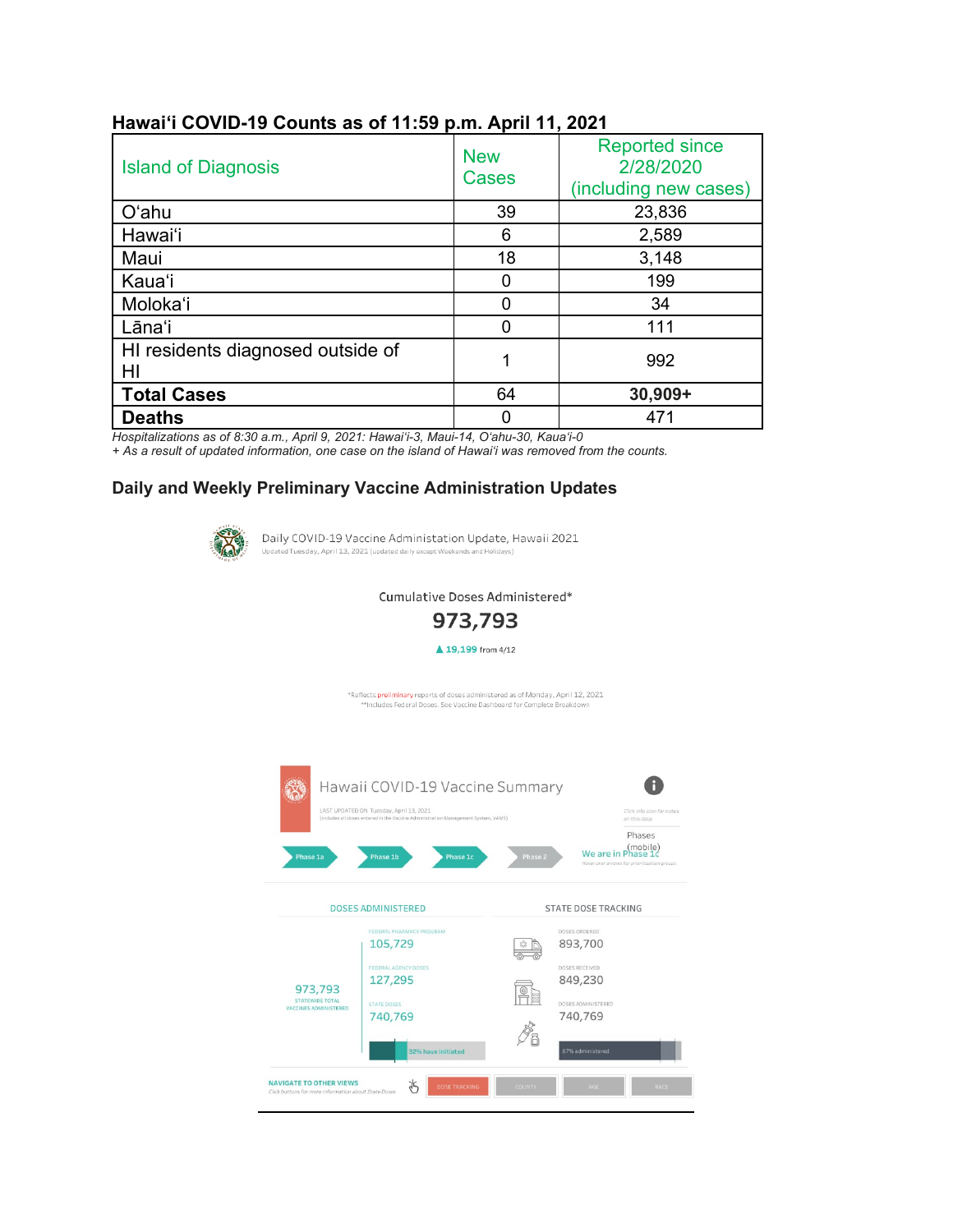## **Department of Public Safety**

## **Inmate Population Clear of COVID, Statewide Testing Continues**

COVID-19 testing is continuously being conducted statewide at all facilities. The inmate population at all facilities is currently clear of active COVID-19 cases.

Tests are pending at the Hawai'i Community Correctional Center (HCCC). No HCCC inmates have reported symptoms but as a precaution, the facility has enacted their pandemic protocol to quarantine the facility and suspend all inmate movement after an HCCC employee reported testing positive yesterday. Facility health care staff and DOH have initiated contact tracing and testing with the assistance of Premier Medical Group. The facility sanitized the spaces where the employee worked. For more information on PSD's planning and response efforts to COVID-19: [http://dps.hawaii.gov/blog/2020/03/17/coronavirus-covid-19-information-and-resources/.](http://dps.hawaii.gov/blog/2020/03/17/coronavirus-covid-19-information-and-resources/)

## **Hawaiʻi Tourism Authority:**

## **18,580 Passengers Arrive on Monday**

Yesterday, a total of 18,580 people arrived in Hawai'i from out of state. A total 11,897 people indicated they came to Hawai'i for vacation. There were also 2,122 returning residents. The trans-Pacific passenger arrival data is derived from data provided by the Safe Travels digital system.

| Apr 12                         | <b>Honolulu</b><br>(HNL) | Kahului<br>(OGG) | Kona<br>(KOA) | <b>Hilo</b><br>(1TO) | Lihu'e<br>(LIH) | <b>Grand</b><br>Total |
|--------------------------------|--------------------------|------------------|---------------|----------------------|-----------------|-----------------------|
| <b>Airline Crew</b>            | 527                      | 265              | 116           | 0                    | 67              | 975                   |
| Connecting Flight (Transit)    | 558                      | 58               | 10            | 0                    | 4               | 630                   |
| Corporate Meeting              | 13                       | 12               | 12            | 0                    | 5               | 42                    |
| <b>Essential Worker</b>        | 166                      | 42               | 16            | 0                    | 12              | 236                   |
| Honeymoon                      | 57                       | 41               | 12            | 0                    | 0               | 110                   |
| Incentive Trip                 | $\Omega$                 | 16               | O             | 0                    | 0               | 16                    |
| Intended Resident              | 105                      | 28               | 20            | 0                    | 11              | 164                   |
| Military or Federal Government | 154                      | 2                |               | 0                    | $\mathbf{0}$    | 157                   |
| Other                          | 81                       | 14               | 14            | 0                    | 3               | 112                   |
| <b>Other Business</b>          | 105                      | 34               | 23            | 0                    | 12              | 174                   |
| Pleasure/Vacation              | 5,124                    | 4,429            | 1,672         | 0                    | 672             | 11,897                |
| <b>Returning Resident</b>      | 1,547                    | 268              | 213           | 0                    | 94              | 2,122                 |
| <b>Sports Event</b>            | 22                       | 0                |               | 0                    | 0               | 22                    |
| To Attend School               | 30                       |                  | O             | 0                    | $\mathbf{0}$    | 31                    |
| <b>To Get Married</b>          | 5                        |                  |               | 0                    | $\overline{2}$  | 14                    |
| Visiting Friends or Relatives  | 1,171                    | 351              | 264           | 0                    | 92              | 1,878                 |
| <b>Grand Total</b>             | 9,665                    | 5,568            | 2,373         | $\mathbf 0$          | 974             | 18,580                |

Reason for Trip by Arrival Airport - Transpacific Screened Passengers

To view more: [https://www.hawaiitourismauthority.org/covid-19-updates/trans-pacific](https://www.hawaiitourismauthority.org/covid-19-updates/trans-pacific-passenger-arrivals/)[passenger-arrivals/](https://www.hawaiitourismauthority.org/covid-19-updates/trans-pacific-passenger-arrivals/)

## **Helpful Resources**

## **Trusted Testing and Travel Partners:**

The state of Hawai'i only accepts Nucleic Acid Amplification Test (NAAT) from a certified Clinical Laboratory Improvement Amendment (CLIA) lab test results from Trusted Testing and Travel Partners. For the full list of domestic trans-Pacific, inter-county, international and airline partners, or information on how to become a Trusted Testing Partner, go to: <https://hawaiicovid19.com/travel-partners/>

## **Safe Travels Hawai'i Program:**

Program overview: <https://hawaiicovid19.com/travel/>